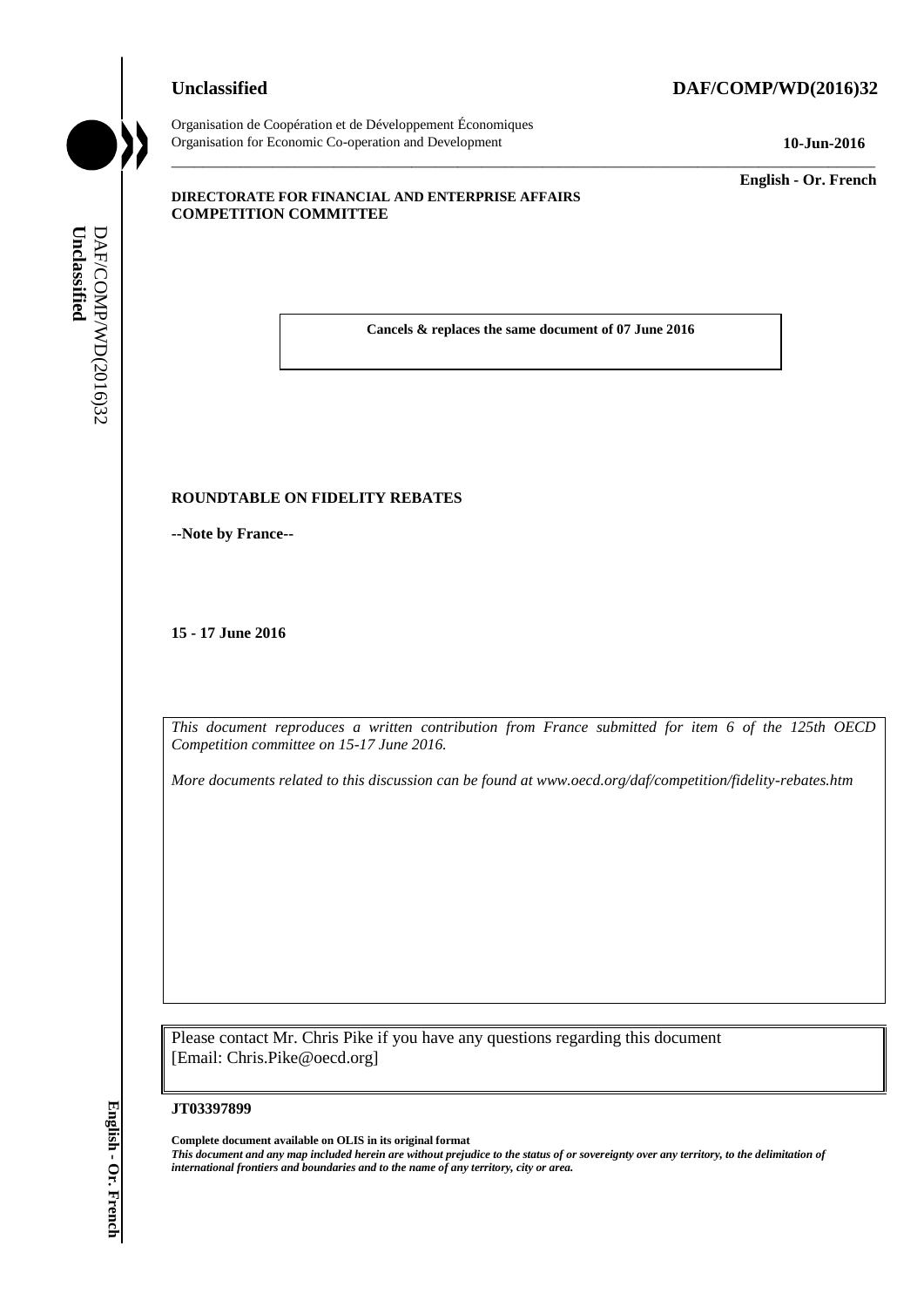#### **Introduction**

1. The *Conseil*, then the *Autorité de la concurrence*, which succeeded it in 2009, have assessed the practice of fidelity rebates on various occasions. Considered together, these decisions illustrate the analytical grid used by the *Autorité de la concurrence*<sup>1</sup> when dealing with such conduct, it being understood that only practices concerning loyalty rebates, i.e. those practices that have the effect of reducing competition between the supplier granting the rebates and its rivals, will be examined in this document<sup>2</sup>. Furthermore, as in the Secretariat's background note<sup>3</sup>, bundling practices will not be considered in this paper.

2. In these decisions, the *Conseil* and the *Autorité de la concurrence* have recalled that quantity rebates are not, in themselves, anticompetitive. The diversity, and sometimes the complexity of discount mechanisms may require a detailed analysis in order to distinguish between quantity rebates, presumed lawful, and loyalty rebates. However, it can generally be considered that rebates for which the grant and level is exclusively related to the quantities purchased (and not, for example, the proportion of purchases made with the company granting the rebates or the duration of the commitment to purchase from the latter) and apply only to amounts or totals in excess of the rebate threshold<sup>4</sup> cannot lead to anticompetitive effects insofar as the net price of these additional volumes is superior to the cost of production<sup>5</sup>.

3. Conversely, loyalty rebates granted because of the share of purchases made from the supplier<sup>6</sup>, or the duration of the customer's commitment to the supplier, or 'retroactive', i.e. based on the volume or the total amount of orders placed within a defined period<sup>7</sup> (rather than on the incremental volume or total of orders) can introduce anticompetitive effects (1). The evaluation of these potential anticompetitive effects is then subject to a joint examination of the structure and operation of the market in which they are used and of the different characteristics of the rebate system under consideration (2). How far these parameters alter the anticompetitive effects varies according to the type of discount that is considered. Thus, in the current state of case law, it is presumed that exclusivity rebates set up by a business holding a dominant position may restrict competition, independently of their other characteristics. Retroactive rebates, although not necessarily inducing exclusivity, require a further examination of their characteristics and of the sector's functioning. Finally, potential efficiency gains associated with these different rebates are also taken into account. To date, however, the evidence of alleged pro-competitive effects adduced to justify the use of loyalty rebates has been very limited (3).

- $\overline{3}$ "Loyalty rebates", background note by the Secretariat, §17.
- 4 'Incremental rebates' to use the terminology in the Secretariat's note (§7).
- 5 See the opinion 07-A-17 ("La Poste" opinion), §109.
- 6 'Share of need rebates' to use the terminology in the Secretariat's note (§7).
- 7 'Retroactive rebates' to use the terminology in the Secretariat's note (§7).

 $\frac{1}{1}$ See the thematic study of the 2004 annual report of the *Conseil de la concurrence* on discounts, rebates and commissions, pg. 94

<sup>&</sup>lt;sup>2</sup> Rebates can also be understood as discriminatory pricing practices, which distort competition between purchasers. See the opinion 07-A-17 ('La Poste'), §88, the decision 03-D-09 and the decision 10-D-39 ('Road signs'). See also, judgement of the ECJ of the 29 March 2001 C-163/99 (Portuguese Republic vs. Commission).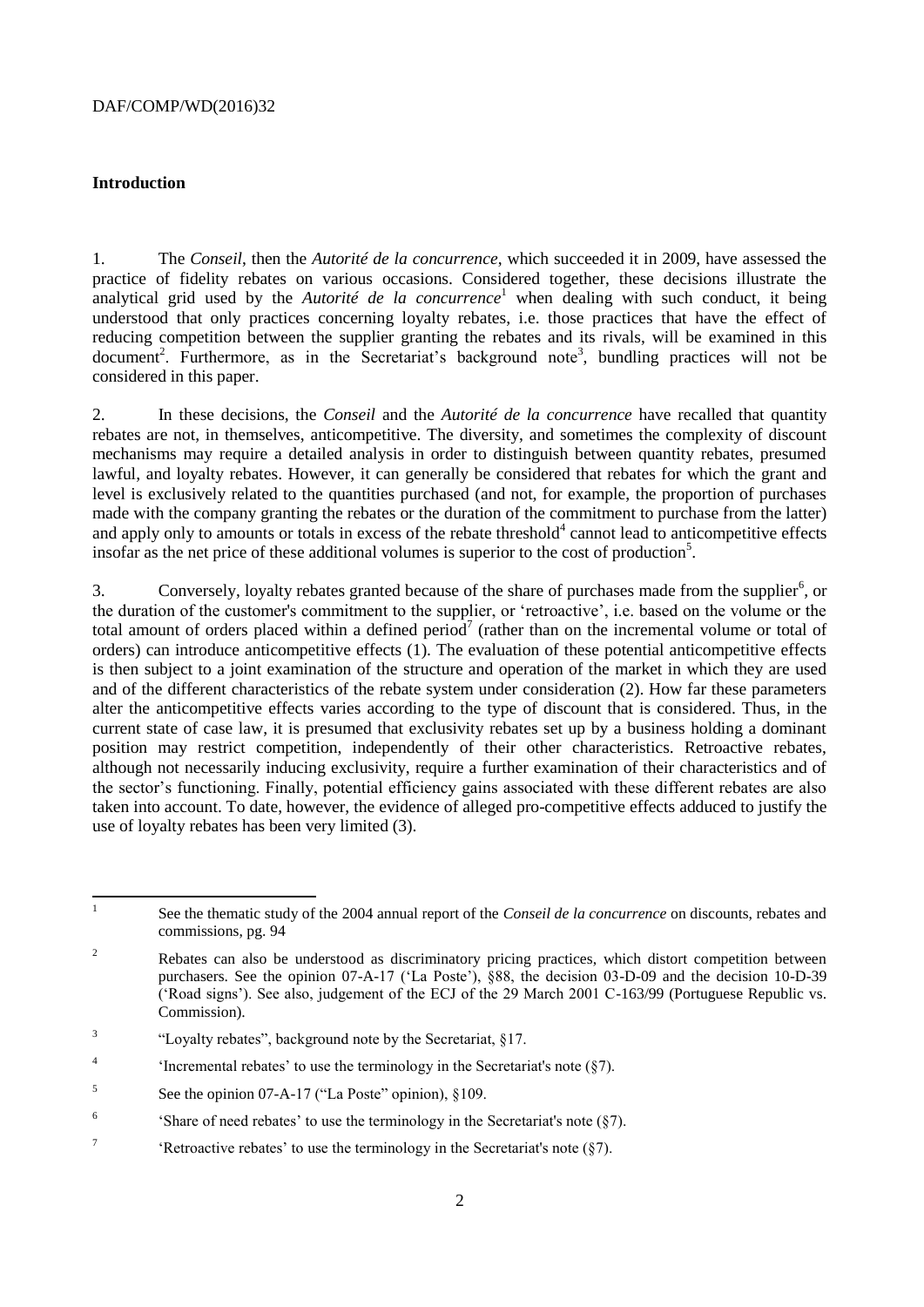## **1. The different types of loyalty rebate**

4. Different types of loyalty rebate have been sanctioned by the *Conseil* and then the *Autorité de la concurrence*.

## *1.1 Exclusivity or quasi-exclusivity rebates*

5. Several rebate systems sanctioned by the *Conseil* or *Autorité de la concurrence* were conditioned on exclusive or quasi-exclusive purchasing obligations weighing on the buyer<sup>8</sup>.

6. The anticompetitive nature of such exclusivity rebates, if they are put in place by an operator in a dominant position, was confirmed in the Court of Justice judgement '*Hoffmann La Roche*' (points 89-90): *'Considering that a company in a dominant position in the market, which binds purchasers - albeit at their request - by an obligation or a promise, to meet their needs in totality or in a considerable part, exclusively from the aforementioned company constitutes an abusive exploitation of its dominant position* [...] *whether the obligation in question is stipulated no further, whether it is offset by the granting of discounts; that it is the same when the aforementioned company, without binding the purchasers by a formal obligation, applies, either under agreements concluded with these purchasers or unilaterally, a system of fidelity rebates, i.e.,, discounts related to the condition that the customer - regardless of the amount, whether large or small, of its purchases - is supplied exclusively for all or a significant part of its requirements from the dominant company; in fact, exclusive purchasing obligations of this nature, with or without consideration of discounts or loyalty rebates granted in order to encourage the buyer to purchase exclusively from the company in the dominant position, are incompatible with the objective of undistorted competition in the common market because they are not based* [...] *on an economic benefit justifying this charge or benefit, but tends to remove from the buyer, or to limit, the possibility of choice concerning their supply sources and to bar market access to other producers [...] .'* 

7. As indicated by this judgement and several subsequent cases, the exclusive nature of the rebate stems from the *'significant'* proportion of purchases that need to be made with the supplier to trigger the application of the discount. Thus, the 'Intel' judgement indicated that meeting 80% or even 75% of the customer's needs could qualify as an exclusive rebate (point 135). The threshold of 80% is also used by the Vertical Block Exemption Regulation ('VBER') to define the notion of 'non-compete obligation' (Article, paragraph 1d), OJEU L102, 23rd April 2010, p 1). In fact, in numerous decisions prohibiting this type of rebate, the threshold for the activation of a rebate is greater than 80%<sup>9</sup> and, in some cases, corresponds to the total purchases made by the client $10$ .

8. In certain cases, however, the *Conseil* applied the Hoffman-Laroche case while the threshold for rebates was below 80%. Thus, in the decision 00-D-67 ('TF1') relative to practices observed in the sale of TV advertising space, the dominant operator offered rebates based on the share of TV advertising budgets entrusted to it, the rebates threshold being between 50% and 55% The *Conseil de la concurrence* applied the Hoffman-Laroche case law considering that *'the implementation of rebates based on market share induces advertisers to allocate to the channel the minimum advertising budget eligible to the rebate; (...) Such a rebate, which is akin to a fidelity rebate, impedes the flow of advertising investments among different terrestrial channels; (...) implemented by a dominant company, it constitutes an abuse prohibited by Article L. 420-2 of the French Commercial Code'.* 

 8 See decisions 96-D-67 ('Coca-Cola'), 00-D-67 ('TF1'), 04-D-67 ('SFR'), 15-D-20 ('Orange').

<sup>9</sup> See decisions 96-D-67 ('Coca-Cola').

<sup>&</sup>lt;sup>10</sup> See rebates concerning virtual private networks (VPN) sanctioned, among other practices, by the decision 15-D-20 ('Orange').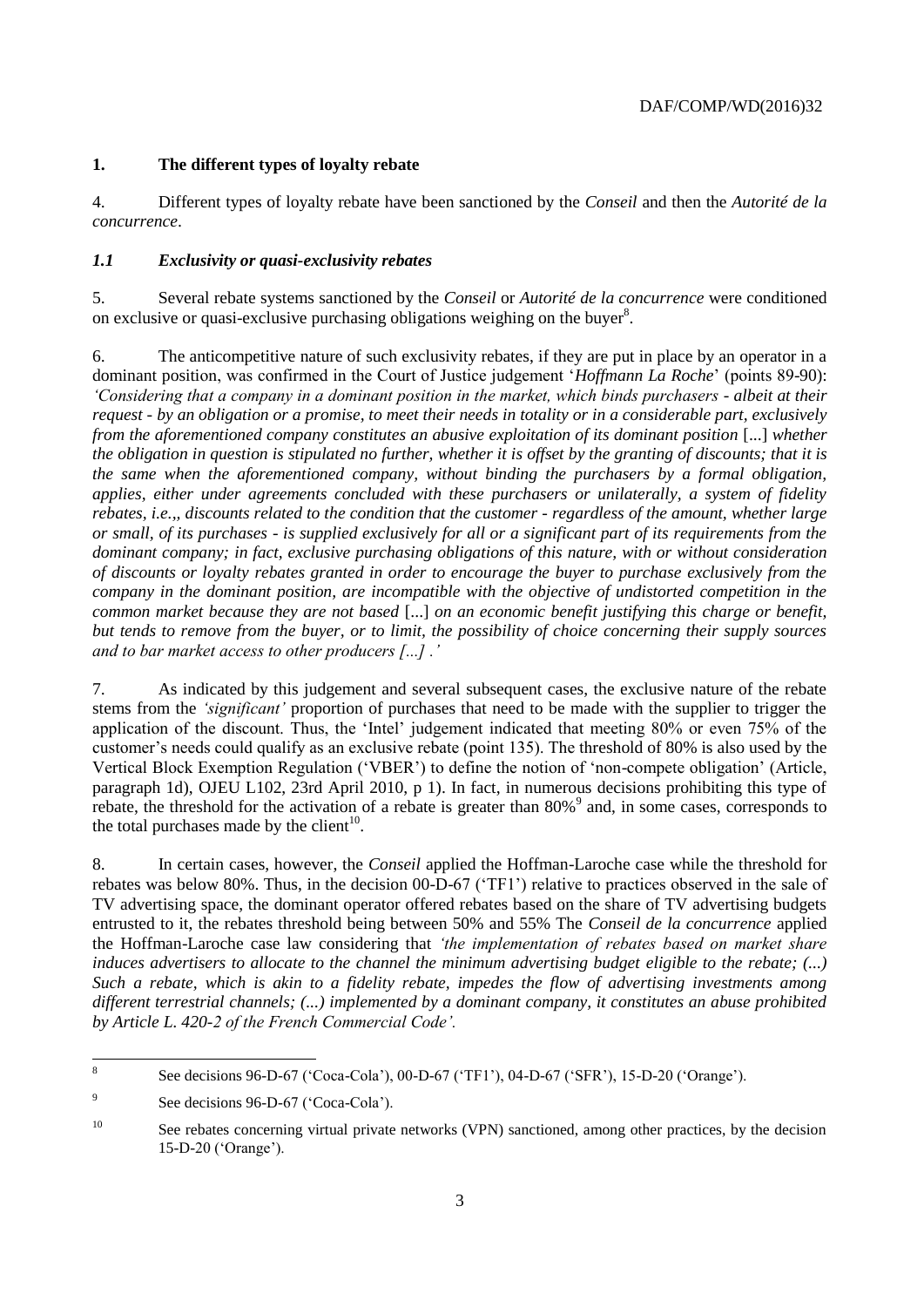9. Furthermore, the situation in which rebates do not make reference to a share of the clients' needs does not necessarily signify that they are not exclusive rebates. In fact, in the case of individualised rebates and adequate information held by the supplier regarding the needs of the customers, rebates based on volume or amounts purchased can produce the same effect as "share of need" rebates. The threshold for obtaining the discount will be fixed as an absolute value but may correspond in fact to a large proportion, if not all, of the buyer's needs for these types of goods or services and its effects shall be equivalent to one of the non-compete obligations described above<sup>11</sup>.

10. Finally, exclusivity rebates implemented by an operator who is not in a dominant position can be assessed in terms of vertical restraints. They require a further examination of their characteristics and structure and of the workings of the market concerned (see below and decision 04-D-67 'SFR').

## *1.2 Duration rebate*

11. Some loyalty rebates reward the client for the amount of time they have used the supplier, as opposed to the amount of purchases. By way of example, the 'privilege' rebate prohibited, together with of other loyalty rebates, by the *Autorité*'s decision 15-D-20 of 17th December 2015<sup>12</sup> ('Orange') relating to practices implemented in the electronic communications sector, allowed business clients of the dominant operator to benefit from a rebate of 10 or 15 % on their monthly fees, in compensation for an extension of 24 - 36 months on their contract. Similarly, the rebates involved in the decision 09-D-04<sup>13</sup> of 27th January 2009 ('NMPP') in the press distribution sector included an '*exceptional rebate*' at the end of each whole year of collaboration: terminating the contract during the year led to a loss of the said rebate. In addition, as the rebates built up over three years, terminating the contract before this three year period also led to a loss of rebate.

12. In fact, if the required period to obtain the rebate is lengthy, particularly compared with the frequency with which the suppliers are normally put in competition, the loss of rebate following from the termination of contract or when the objective is not reached may dissuade the client from switching to a competitor. The clients are therefore tied to their reference supplier for a given period, without the supplier's competitors being able to offer the client an attractive alternative during the period of agreement. Such rebates can have the effect of artificially raising the entry barriers to competitors during the period for which the client is tied to their supplier. In the decision 15-D-20, above, various characteristics of the 'privilege' rebate contributed to its anticompetitive effects. Firstly, the privilege discount and the length of contract related thereto were tacitly renewed for 12 months renewable. Then, the cost of the anticipated cancellation was raised. Finally, business clients which had multiple line subscriptions were presented with a multitude of different end dates: because of the privilege rebate, a client was hard pressed to find a date to change operator which did not lead to penalty payments.

13. In some cases, the contract duration already completed is not only used to extend an existing relationship but also to extend the duration of future commitment. Thus, the decision 09-D-36 of 9th December 2009<sup>14</sup> ('*Orange Caraïbe*') relating to different electronic communication service markets overseas and decision 15-D-20, above, prohibited the use of a 'mobile change' programme by a company in a dominant position. This programme enabled the client to automatically accumulate points, every month, depending on how long they had been with the operator, their monthly statement and the number of lines subscribed, and then to exchange these points for a preferential price on their new mobile telephone,

 $\overline{11}$ See the Secretariat background note for a similar analysis, §8

<sup>12</sup> http://www.autoritedelaconcurrence.fr/user/standard.php?id\_rub=606&id\_article=2681

<sup>13</sup> <http://www.autoritedelaconcurrence.fr/pdf/avis/09d04.pdf>

<sup>&</sup>lt;sup>14</sup> http://www.autoritedelaconcurrence.fr/user/standard.php?id\_rub=305&id\_article=1301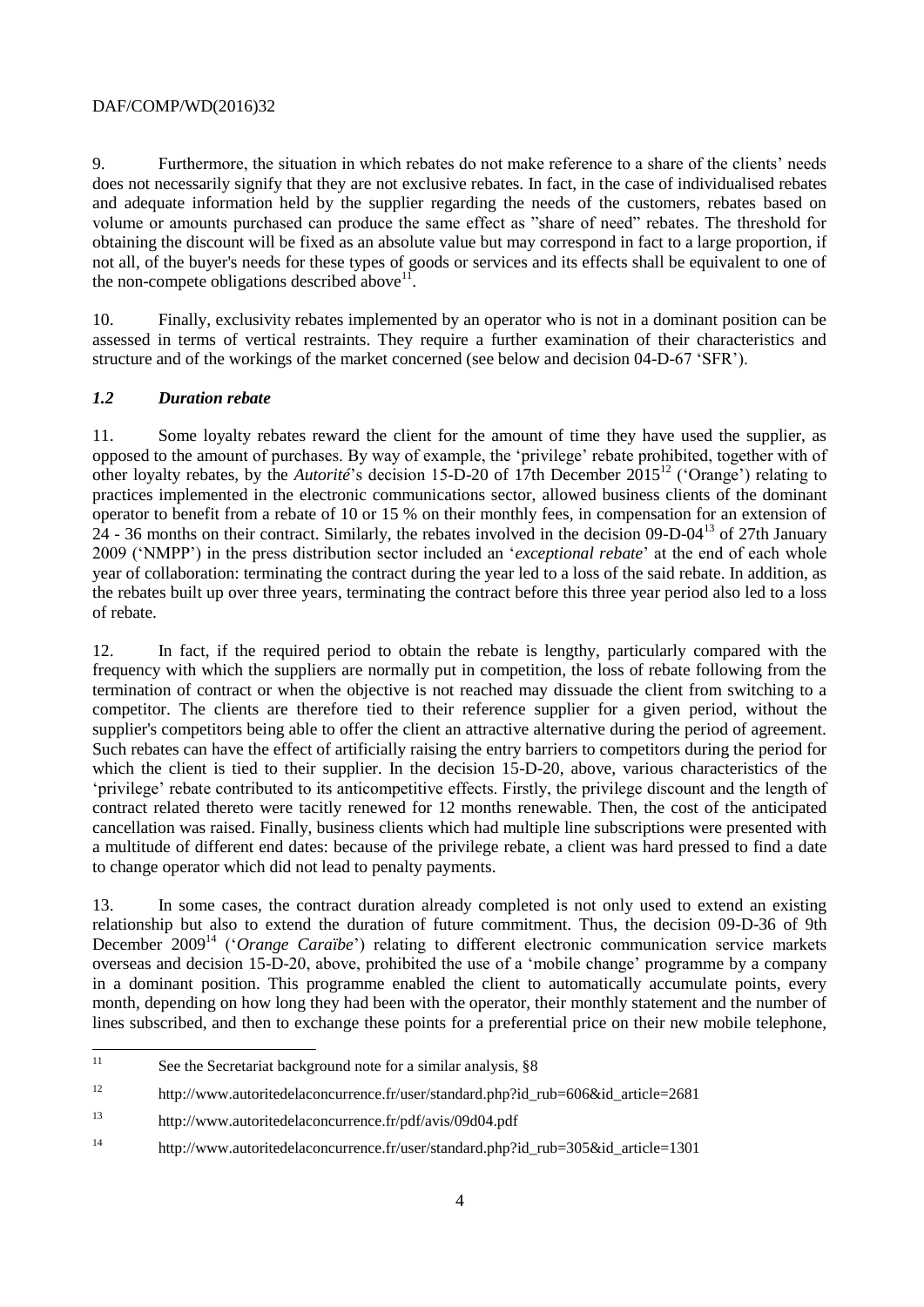as long as they took out a new 12 or 24 month contract. The judgement of the Appeal Court, in confirming the penalties in decision 09-D-36, above, states that '*in accumulating loyalty points on every bill based on its total amount [and being solely able] to use their loyalty points for the purchase of a handset under the condition of re-commitment, the scheme is not only a loyalty offer rewarding the past but also a loyalty offer offering the customer a benefit in return for a commitment in the future, thus depriving the customer of their capacity to arbiter between offers for a subsequent period.'* 

## *1.3 Other categories of rebates*

14. Finally, several discount schemes can bring loyalty effects without, however, corresponding to exclusivity rebates or rebates due to length of custom or contract.

15. Decision 15-D-20 ('Orange') thus also prohibited 'installed base rebates', given to business clients depending on the number of registered lines and applied in a retroactive manner to all these lines. These rebates, below a certain number of lines, were defined in the reference price list, then individualized without it being possible to determine whether they were conditional, on account of their own eligibility criteria, upon exclusivity or quasi-exclusivity.

16. Decision 04-D-65<sup>15</sup> of the 30th November 2004 ('La Poste'), prohibited, as well as bundle rebates, rebates based on turnover in comparison with the previous year. The decision sets forth that '*the "development rebate" is not awarded due to quantities, but depends on a progression in the turnover made with La Poste, independent of the volumes involved. Thus, a client who generates a sales figure for La Poste will not benefit from any development rebate if their turnover in Year N is less than or equal to the turnover in Year N-1. On the other hand, another client who brings less business activity to La Poste, if their turnover progresses from year to year, may benefit from a development rebate, even though their overall contribution to La Poste's cost savings is much less than the first client, thereby excluding all economic justification for such rebates*' (§54).

## **2. Demonstration of the anticompetitive nature of loyalty rebates**

17. The demonstration of the anticompetitive nature of loyalty rebates relies on the characteristics of the market (1) and that of the rebates studied (2). This demonstration can vary according to the nature of the loyalty mechanism on which the rebates rely. Thus, as already indicated, exclusivity rebates implemented by a company in a dominant position distort competition by stifling freedom of choice for clients with regards to supply sources and barring access to competition. Analysis of the market structure and the characteristics of the rebates therefore play a less important role than in the absence of exclusivity or quasi-exclusivity.

18. It should also be recalled that according to well-established case law, 'for the purpose of establishing an infringement of Article 82 EC, it is not necessary to demonstrate that the abuse in question had a concrete effect on the markets concerned. It is sufficient in this regard to show that the abusive conduct of the company in a dominant position tends to restrict competition or, in other terms, that the conduct is of that nature or may have that effect.<sup>16</sup> On the other hand, French law requires the Autorité de la concurrence to take into account in the level of fines imposed in relation to anti-competitive practices, the damage to the economy: therefore, the extent of the actual effects may be taken into account when assessing the damage to the economy. In general, factors that mitigate the effect of rebates, but are insufficient to deprive them of any appreciable effect on competition, may be taken into account during the assessment of the damage to the economy and therefore in the fine imposed against the concerned company<sup>17</sup>.

 $15$ http://www.autoritedelaconcurrence.fr/user/standard.php?id\_rub=133&id\_article=357

<sup>16</sup> Judgement of 17th December 2003, British Airways/Commission (T-219/99, Rec. p. II-5917, point 293).

<sup>17</sup> See, among others, the economic harm analysis in the decision 15-D-20 ('Orange').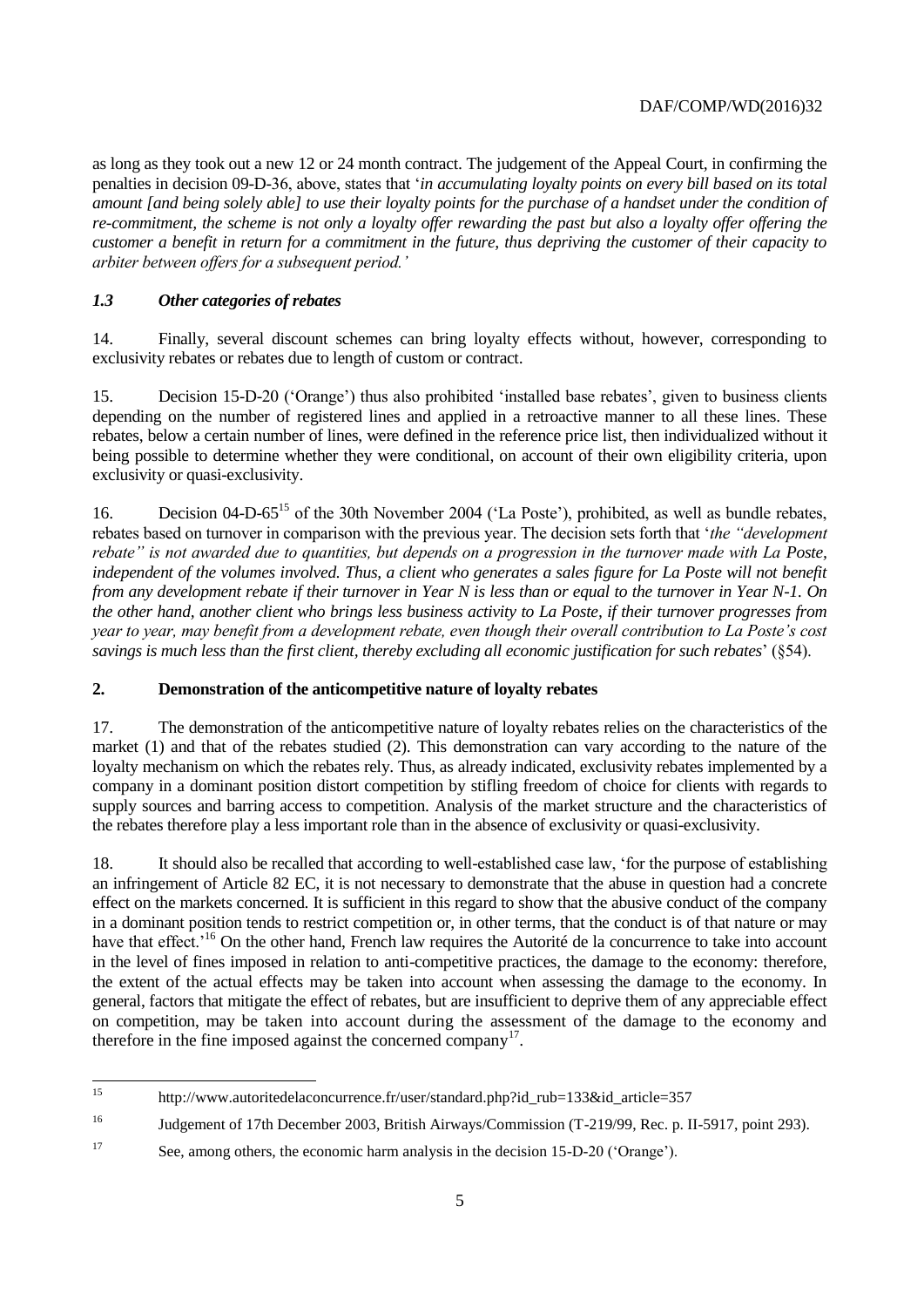## *2.1 Characteristics of the concerned markets*

#### *2.1.1 The supplier's market power*

19. To date, the loyalty rebates were mainly assessed in terms of their potential foreclosure effects. In this respect, the greater the market power of the operator in question, the stronger its rebates are likely to carry significant anticompetitive effects. The market power of the operator implementing them is, in effect, going to play a double role in the anticompetitive effects of rebates.

20. Firstly, the market power of the supplier makes it more difficult for competitors to replicate these rebates and reinforces their potential exclusionary effect. Therefore, when the rebates cover products or a share of volume which the client must procure from an operator, due to its dominant position, competitors, in order to replicate the rebate mechanism, must charge much lower prices than those of the dominant operator (as their rebates will apply to a smaller turnover)<sup>18</sup>. The disadvantage for the competitors will be most noticeable in the case of a strong dominant position<sup>19</sup>, reputation effects or capacity constraints with which competitors are confronted<sup>20</sup>, or long term commitments taken out with the dominant operator<sup>21</sup>.

21. The market power available to the supplier implementing the disputed rebates is also essential for assessing the anticompetitive effects of duration rebates Decision 09-D-36 '*Orange Caraibe*' thus showed that when the market is characterized by strong asymmetries in the market shares, particularly by the

18

<sup>18</sup> See, in this respect, the 'Intel' and 'Tomra' judgements on the link between the existence of an non contestable share and the exclusionary effect of a loyalty rebate: *'In order to submit an attractive offer, it is not therefore sufficient for the competitor of an undertaking in a dominant position to offer attractive conditions for the units that that competitor can itself supply to the customer; it must also offer that customer compensation for the loss of the exclusivity rebate. In order to submit an attractive offer, the competitor must therefore apportion the rebate that the undertaking in a dominant position grants in respect of all or almost all of the customer's requirements, including the non-contestable share, to the contestable share alone. Thus, the grant of an exclusivity rebate by an unavoidable trading partner makes it structurally more difficult for a competitor to submit an offer at an attractive price and thus gain access to the market. The grant of exclusivity rebates enables the undertaking in a dominant position to use its economic power on the non-contestable share of the demand of the customer as leverage to secure also the contestable share, thus making access to the market more difficult for a competitor.'* ('Intel' judgement, point 93). *' The General Court was therefore justified in ruling, in essence, in paragraphs 269 to 271 of the judgment under appeal, that the loyalty mechanism was inherent in the supplier's ability to drive out its competitors by means of the suction to itself of the contestable part of demand.'* ('Tomra' judgement, paragraph 79).

<sup>19</sup> *'it is inherent in a strong dominant position, such as that occupied by the applicant, that, for a substantial part of the demand, there are no proper substitutes for the product supplied by the dominant undertaking. The supplier in a dominant position is thus, to a large extent, an unavoidable trading partner (see, to that effect, Hoffmann-La Roche, paragraph 71 above, paragraph 41; Case C-95/04 P British Airways, paragraph 74 above, paragraph 75; and Case T-155/06 Tomra, paragraph 72 above, paragraph 269). (…)'* (' Intel' judgement, point 91)*.* 

<sup>&</sup>lt;sup>20</sup> Thus, in the context of the decision 09-D-04 ('NMPP') above, the evidence in the file showed that publishers could be reluctant to entrust their high circulation press titles to the dominant operator's competitor because of costs associated with errors of distribution and that the existence of capacity constraints limited the share of demand likely to be distributed by the competitor.

<sup>&</sup>lt;sup>21</sup> In the context of 'installed base' rebates, prohibited under decision 15-D-20, a share of the phone lines of each client was tied to the dominant operator due to the long term commitments involved in the 'privilege' rebate.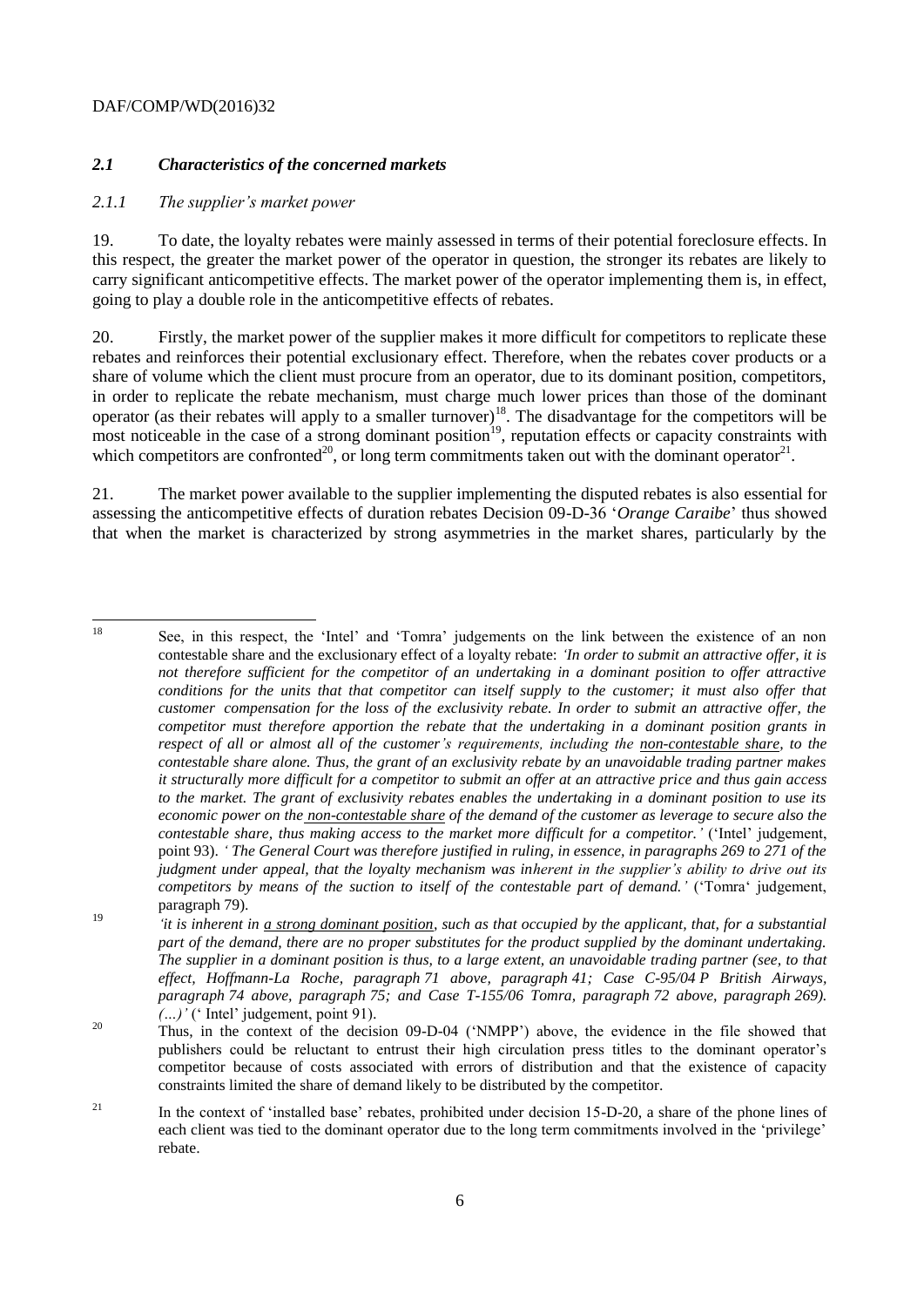presence of small scale operators who have not reached critical scale, the fidelity practices may impede the development of these operators by restricting the number of clients that these competitors can address<sup>22</sup>.

22. Then, when implemented by an operator in a dominant position, these loyalty rebates risk crystallizing a situation of limited competition. Thus, in the judgement relating to the decision 09-D-36 '*Orange Caraibe*', the Appeal court considered that the loyalty programmes '*were of a nature which dissuaded the consumer from turning to competitors at a time when it was possible and, in doing so, crystallized the market share of the dominant operator.*'

23. The existence of a dominant position is therefore an important element in demonstrating the anticompetitive effects of a fidelity rebate. However, insofar as they are based on an agreement between a supplier and a vendor, anticompetitive rebates can also be understood in terms of vertical restraints, particularly in the case of exclusivity rebates (see above). As noted, the 2010 VBER defines non-compete obligations as those requiring a buyer to obtain over 80% of its needs from one supplier. When the market share held by the supplier in the market in which it sells the contractual products to the buyer and that held by the buyer in the market in which it purchases the contractual goods are each less than or equal to 30%, and subject to meeting the conditions set out in Article 4 (no hard-core restriction contained in the vertical agreement) and Article 5 of the VBER (fixed term of commitment, not exceeding five years), the non-compete obligations are exempted (Article 2).

24. Otherwise, a case-by-case analysis of the pro and anticompetitive effects of the agreement is carried out, in which, again, the larger the market share of the undertaking implementing the rebate scheme, including compared to its competitors, the more significant the anticompetitive effects are likely to be.

# *2.1.2 The severability of demand*

25. The rebates which aim to encourage purchasers to obtain all or part of their supplies from the same supplier contribute to the raising of the entry barriers by moving from a competition on each unit sold to a competition on each buyer. Thus, if each buyer is initially disposed to share its purchases between various suppliers, the fidelity rebates risk making "fringe" competition impossible or difficult, which is sometimes a pre-requisite to more direct competition. Therefore, in decision 09-D-04, the *Conseil de la concurrence* judged that in a context in which demand was concentrated amongst a few publishers, loyalty rebates orientated the market towards competition publisher by publisher rather than title by title. Similarly, in its decision 15-D-20, the *Autorité* noted that in general, companies attribute their virtual private network (VPN) to a single operator, even though there were several situations where companies could call on numerous operators $^{23}$ . However, the fact that, in general, the companies preferred not to share their network between several operators has reduced the harm caused by such practice (§365).

# *2.1.3 The maturity of the market*

26. The more mature the market, the more the loyalty practices can restrain competition. This mechanism is particularly valid in the examination of duration rebates. Indeed, in a market that is going through a phase of growth, the clients '*to attract'* are the consumers that are newly present in the market. Consequently, even if most of the consumers are not part of this 'addressable demand' because they are already committed with another operator, a new entrant can, in principle, manage to enter the market. On the other hand, in a mature market, the largest share of the potential demand is already present in the market. Therefore, if these

 $22$ <sup>22</sup> §316.

<sup>&</sup>lt;sup>23</sup>  $\&209-210.$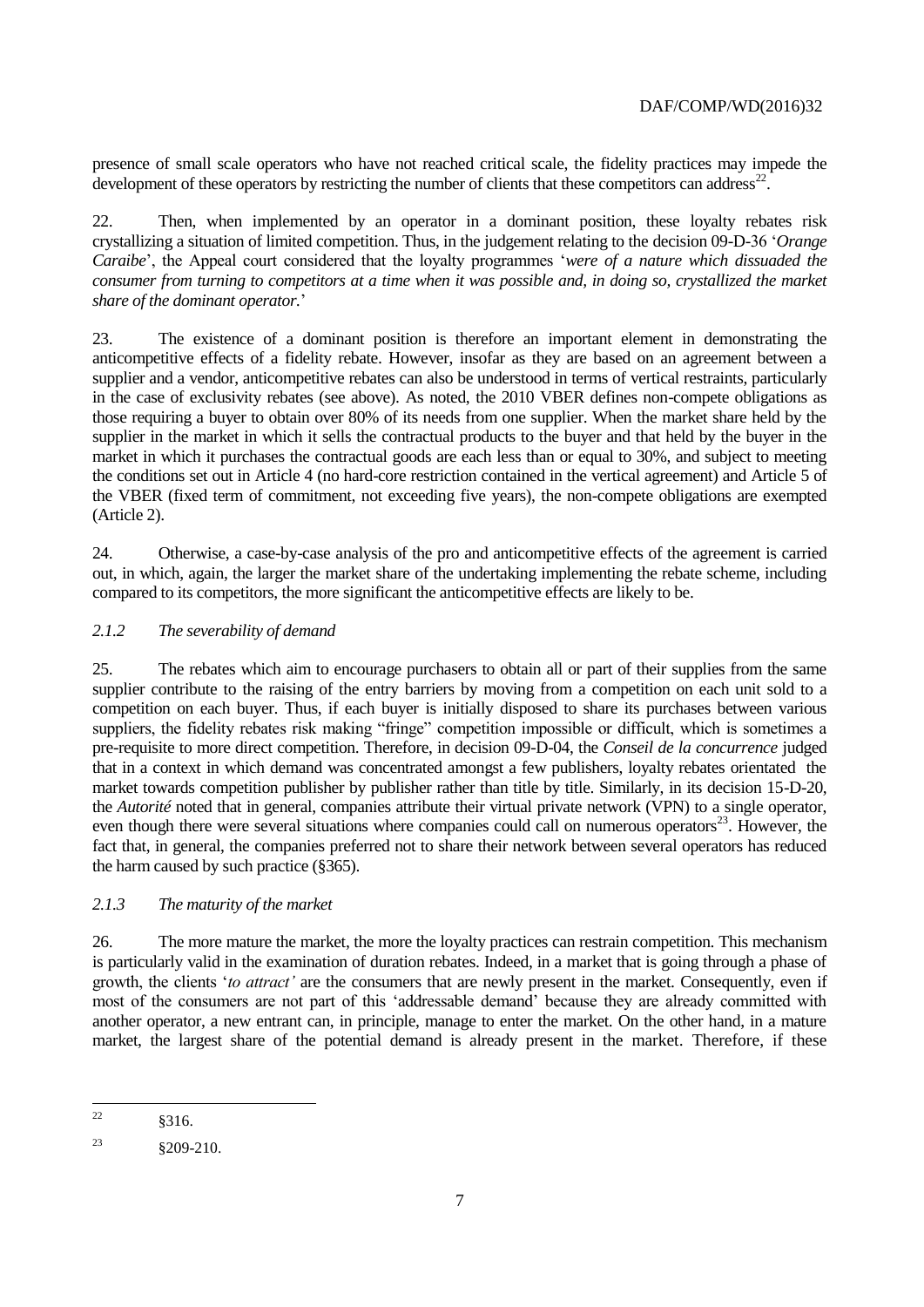consumers are already engaged with the incumbents in long term contracts, market penetration by a new entrant will be very difficult.<sup>24</sup>.

## *2.1.4 Switching costs*

27. Loyalty rebates make it more difficult for operators with less market power to attract customers. The effect of these rebates can be even greater because there are already obstacles to changing supplier. Thus, the decision 15-D-20 'Orange' highlights, when reviewing the disputed rebates, the fact that these loyalty rebates were implemented in a market where the technical costs of migrating from one supplier to another already existed.

## *2.2. The characteristics of the rebates*

28. The overall loyalty-enhancing effect of rebates depends on several features.

## *2.2.1 The rebate base*

29. The rebate base plays a key role in the assessment of the anticompetitive nature of the rebate. The more significant the rebate base, the more a low level rebate can have attractive features with regards to the client. In particular, 'retroactive' rebates, i.e. those that are applied to all the customer's purchases and not just those that exceed the threshold, are more likely to yield anticompetitive effects.

30. The analysis of the rebate base also involves considering how this base covers products or volumes that competitors of the dominant firm would not be able to offer customers. In fact, in applying these rebates to non-contestable turnover, the dominant company increases the leverage of its rebates, making its competitors significantly reduce prices on contestable products. If the reduction to which the competitors are constrained is too strong, the dominant company is thus able to exploit its dominant position in a market or product segment by extending it to another segment or market.

# *2.2.2 The discount rate*

31. The effect of rebates on the client's incentives to purchase also depends on how much of a reduction the client can benefit from if it crosses the rebate threshold and, in particular, on the discount rate. The escalation of the rate of discount is also relevant in assessing the effects of rebates. In fact, discount rates which show significant escalation results in a client who only entrusts a limited fraction, to be heavily penalized. Thus, in its decision 04-D-65 the *Conseil de la concurrence* was able to identify an '*appreciable effect'* of rebates based on the '*high level of discount rates used*' and the '*strong elasticity of these rebates in relation to the increase in turnover*' (§56). Conversely, rebates with a low value and/or low take up rate may not have a marked effect on competition<sup>25</sup>. The level of progression in discount rates can also be taken into account when evaluating the harm caused to the economy. In its decision 15-D-20 "Orange", the *Autorité* thus underlined, when assessing the harm caused to the economy by these practices, that it was necessary to distinguish between rebates with little progression that were provided for in the catalogue prices and highly progressive rebates applied to certain customized offers.

 $24$ See decision 09-D-36 ('Orange Caraibe'), §317

<sup>&</sup>lt;sup>25</sup> See decision 04-D-22 relating to the submission before the Court of the French Association of Private Telecommunication Operators (*l'Association française des opérateurs privés en télécommunications - AFOPT*) and the Association of Telecommunication Service Operators (*l'Association des opérateurs de services de télécommunications - AOST*) concerning *France Télécom's* commercialization of the promotional tariff '*Primaliste long distance*.'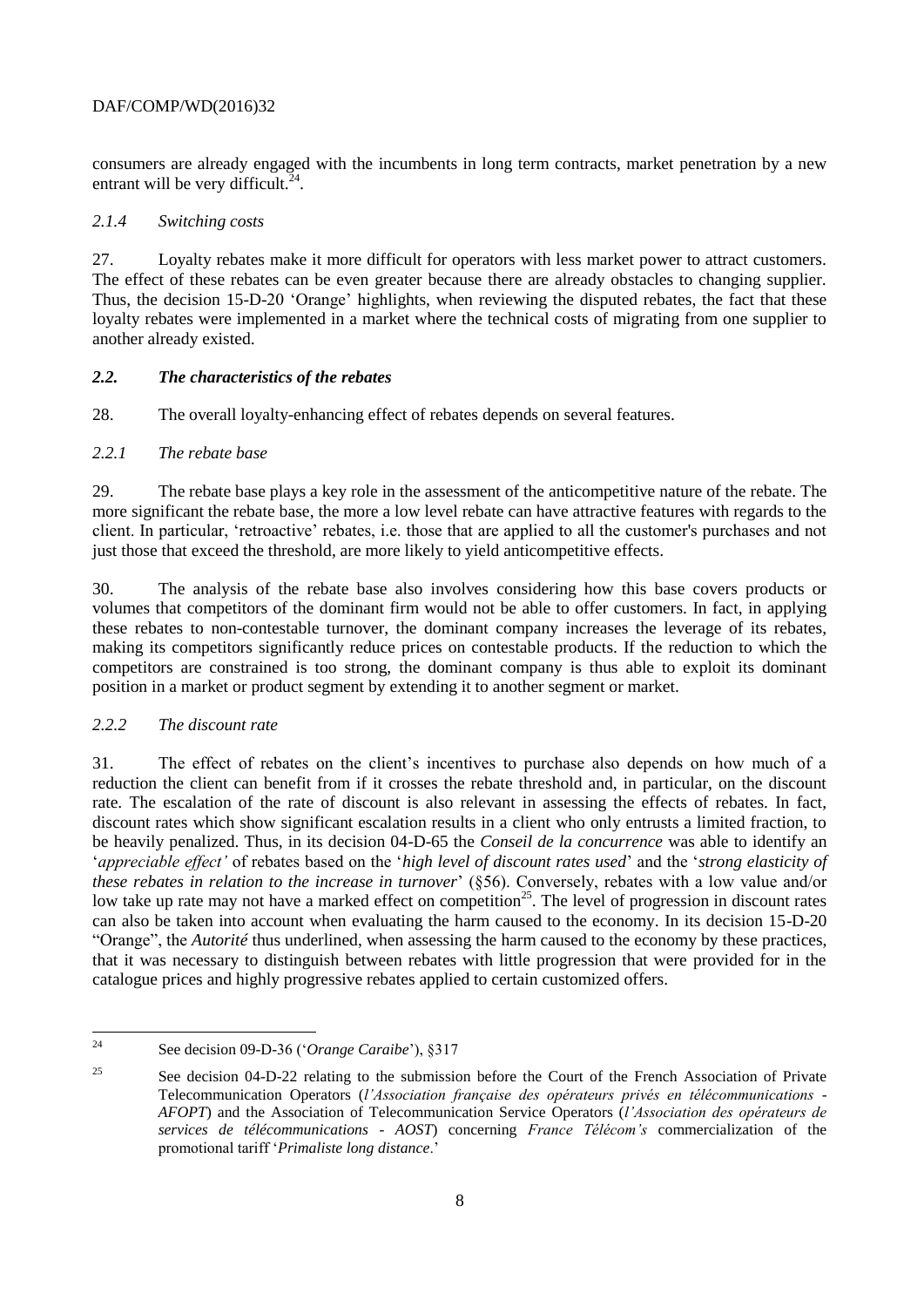32. Lastly, the evaluation of the loyalty-enhancing effect must, in some cases take into account their cumulative effect. In the context of decision 15-D-20 'Orange', objections made against Orange were targeted at duration rebates ('privilege' rebate) and retroactive rebates ('installed base' rebate), the decision explaining that "*on the one hand, with the 'privilege' rebate, the system aims to commit the client for long periods and to create artificial barriers to exit, in particular through a re-commitment mechanism by tacit agreement. On the other hand, with the set of additional and complementary rebates tied to the number of lines, usage or turnover ('installed base' rebate, target rebates, in particular), the system dissuades Orange clients from entrusting all or some of their lines and usage to a third party*' (§314).

## *2.2.3 The individualization of thresholds*

33. As was noted in the thematic study on discounts, rebates and commissions, published in the annual report of the Conseil for  $2004^{26}$ , the establishment of individualized thresholds can help to determine the level of exclusivity desired by the manufacturer and adapt the system of rebates to the needs of each buyer. The European Commission also noted that '*an individualized threshold, based on a percentage of the total needs of the client or an individual target volume, allows the dominant supplier to fix the threshold at a level at which the clients will find it difficult to change supplier, which will create a maximum loyalty effect. Conversely, a standardized threshold, i.e., the same level for all clients or for a category of clients, can be too high for certain small scale clients and/or too weak for large scale clients to have a loyalty effect. If however it is possible that a standardized volume threshold approximates the requirements of a high proportion of customers, the Commission is likely to consider that such a standardized system of rebates may produce anticompetitive foreclosure effects*' 27 .

## *2.2.4 The reference period*

34. The reference period is also a criterion in assessing the effect of rebates. Rebates which reward on a short term basis do not have the same loyalty-enhancing effects as long term rebates<sup>28</sup>. Equally, rebates that were applied over a relatively short time are less likely to be able to foreclose the market to the detriment of competitors. The more that the rebates tie the purchasers to a long period, the greater the potential anticompetitive effects of the rebate. Thus, the decision 15-D-20 'Orange', above, considered, in the context of the damage assessment the duration of commitments of two or three years, but also elements that were likely to extend the duration of these commitments, like their tacit renewal or overlap.

# *2.2.5 The coverage of rebate schemes*

35. The rebates are even more likely to have a loyalty inducing effect if they cover a significant share of the market. The Tomra judgment of the European Court of Justice noted that the determination of a specific threshold of foreclosure is not essential and that the General Court's conclusion, according to which, by foreclosing two fifths of demand, a considerable proportion of said demand evaded competition, was devoid of legal error (§44 to 48). In its judgment Post Danemark II, the Court confirms this approach, recalling, first of all, that it is not necessary to verify the share of clients concerned by the rebate system, while noting that the fact that a rebate system covers most clients in a market might be 'a useful indication' of the significance of this practice and its impact on the market (§44 to 46).

<sup>26</sup> <sup>26</sup> http://www.autoritedelaconcurrence.fr/doc/etudesthema.pdf

<sup>&</sup>lt;sup>27</sup> Communication from the Commission - Guidance on the priorities set by the Commission in applying Article 82 of the EC Treaty to abusive exclusionary conduct by dominant undertakings, §45.

<sup>&</sup>lt;sup>28</sup> See 07-A-17 ('La Poste'),  $§22$ .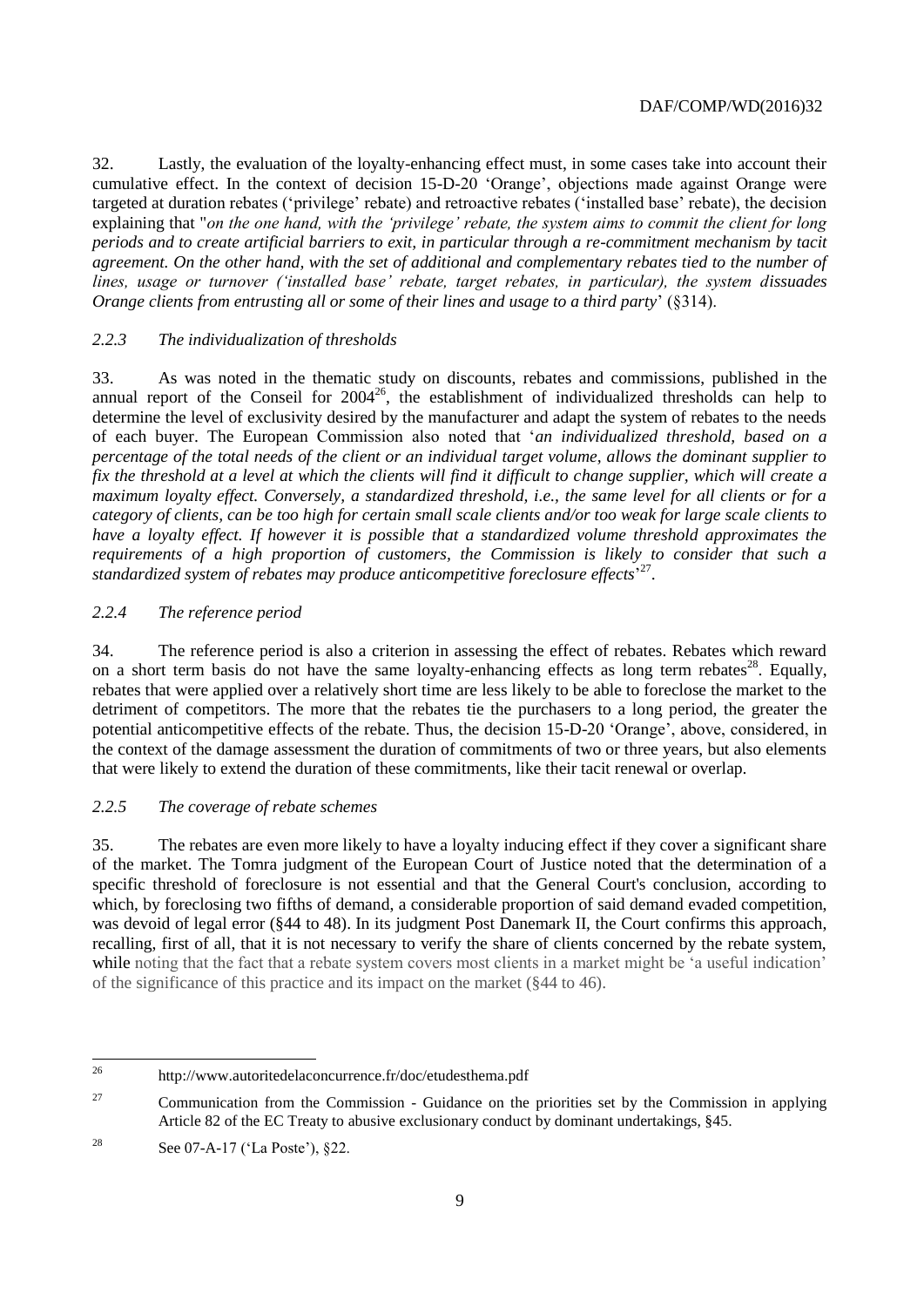36. In the context of an analysis carried out under Article 101 of the effects of the rebate offered by SFR to its 'wholesale partners' in consideration for a non-compete obligation (decision 04-D-67), the *Conseil* took into account the fact that only six wholesalers - who in 1998 accounted for 20.4% of the distribution of SFR sales, which itself held, at that time, a 36.5% market share of the mobile phone market - had signed this rebate agreement. Conversely, in its decision 09-D-36, 'Orange Caraibe', the *Autorité de la concurrence* stated that whilst the 'Change your mobile' programme was only relevant to a part of Orange Caraibe's clients, the customers who benefited from the programme were those subscribing to a monthly plan (as opposed to a 'pay as you go' scheme), who had most usage and generated most income per user. Therefore, if only 20% of the customers were likely to benefit from this program, in value, the share was much larger and constantly increasing (§ 324).

## *2.2.6 Transparency of rebates*

37. As explained in the aforementioned thematic study of the *Conseil de la concurrence*, the lack of transparency of a rebate system may also be an indication of its anticompetitive effect. In its decision 09- D-04 ("*NMPP*"), the *Conseil* thus explained '*while certain purchasers benefit from a discount even though it is not anticipated in the general conditions of sale, it needs to be checked that the rebates are not used to distort competition.*' (§157).

## *2.2.7 The strategy being pursued*

38. The loyalty-inducing nature of a commercial offer can also be shown by internal documents. Thus, in the context of decision 15-D-20, several internal documents showed that through the 'change your mobile' programme, the dominant operator pursued a policy of gaining the loyalty of business clients and limiting the level of subscription cancellations (the *'anti-churn'* fight), by re-committing customers when they were renewing their handset.

## *2.3 The as efficient competitor test*

39. The replicability test for an as efficient competitor, as described by the European Commission<sup>29</sup>, also called 'as efficient competitor (AEC) test' allows, in theory, to integrate, in a single formal setting, various parameters which are the non-contestable share of demand, the significance, the progression and the individualisation of the rebates and the dominant operator's costs. The 'effective' price, calculated in this manner enables to assess the scale of the rebates that the operator's competitor has to concede in order to be as competitive. Combined with a measure of production costs, the test can be used to assess to what extent an 'as efficient' competitor can replicate the rebate mechanism without operating at a loss.

40. In practice, however, the test presents several difficulties regarding the measure of the relevant parameters, particularly concerning the non-contestable share of the market. Nevertheless, the sensitivity of the test results to this particular parameter can easily be evaluated. More problematic is the finding of the Court that '*a foreclosure effect does not occur only when market access is made impossible for*  competitors. Indeed, it is sufficient that such access is made more difficult (see point 88 above)<sup>30</sup>. Once completed, an AEC test only enables a check on the hypothesis of impossible market access; it does not allow to dismiss the possibility of more difficult access to said market. Furthermore, as emphasized in the Secretariat's paper, entry by a less effective competitor may be desired, either to exert some additional

<sup>29</sup> <sup>29</sup> Guidance on the priorities set by the Commission in applying Article 82 of the EC Treaty to abusive exclusionary conduct by dominant undertakings, point 41.

 $30$  Intel Judgement, §149-153.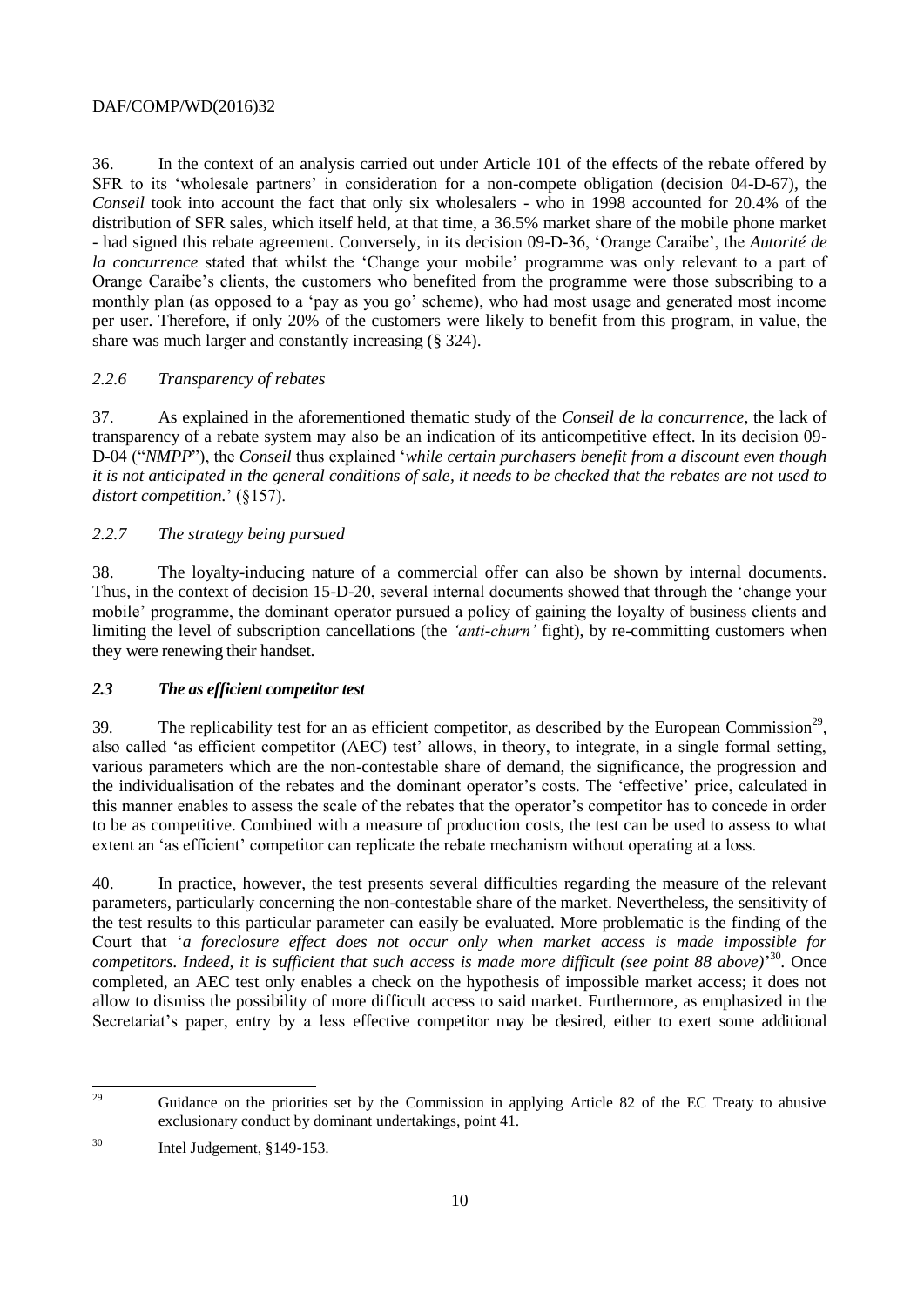competitive pressure on the existing operator, or so that the economies of scale and experience due to their entry improve its effectiveness.<sup>31</sup>.

41. Probably for these various reasons, the General Court considered in the aforementioned Intel case that "a finding that an exclusivity rebate is illegal does not necessitate an examination of the circumstances of the case (see paragraphs 80 to 93 above). The Commission is not therefore required to demonstrate the foreclosure capability of exclusivity rebates on a case-by-case basis."<sup>32</sup>. For loyalty-inducing rebates which are not exclusivity rebates, for which a review of the circumstances of the case should be conducted, such a test is not, as well, required.<sup>33</sup>In its judgment Post Danmark II, regarding the application of Article 102 TFEU to a system of rebates, the ECJ described the AEC test as an "[...] instrument among others in order to assess the existence of an abuse of a dominant position through a rebate system "(paragraph 61).

42. In particular, such a test can indicate the size of rebates necessary so that a rival can remain competitive faced with the rebates that the operator has put in place. In its decision 15-D-20 'Orange', the *Autorité* found, on the basis of an as efficient competitor test produced by Orange regarding the nonindividualized 'installed base' rebate, '*the price disadvantage suffered by competitors of Orange was only on a small-scale*' while, in contrast, '*regarding clients at the top of the market, benefiting from offers off catalogue, the retroactive rebates are individualized and demonstrate a strong rate progression. A client entrusting a limited fraction of its lines to a competitor can therefore be penalized by a considerable drop in rebates from Orange on the lines which, because of the long term commitments, continue to be handled by Orange.*' (§388-389).

# **3. Efficiency gains**

43. In its aforementioned thematic study of 2004, the Conseil de la concurrence recognized that 'efficiency gains derived by a company from the incentives that it gives through rebates on the catalogue price may (...) imply restrictions in free competition' (p.107). Article 101§3 of the Treaty states that an agreement which restricts competition under Article 101§1 may be exempted if it contributes to the improvement in production or distribution of goods or promotes technical or economic progress, while granting users a fair share of the profits which result therefrom, and without imposing restrictions on interested companies which are not necessary to reach these objectives nor give these companies the possibility, for a substantial share of the products in question, to eliminate competition.

44. To date, however, the evidential significance of arguments developed by companies as likely to justify an exemption has remained very limited. By way of an example, in the case of long term rebates prohibited by the decision 09-D-04 ("NMPP"), the defendants argued that their 'modernization plan', on the one hand generated a reduction in costs, and on the other hand, required a certain stability in turnover to build on provisional plans. However, neither the reduction in costs, nor the objective of turnover stability, justified a loyalty mechanism based on an increase in transfer costs for clients moving from one supplier to another, instead of passing the savings made onto them (§186). Similarly, in the same case, loyalty bonuses granted when the client press group entrusted all its titles to the dominant operator, were justified by a reduction in turnover, without advancing specific costs which would have been assumed should it not have been entrusted all the press group's titles.

 $31$ Secretariat's note, §45.

<sup>32</sup> Point 143.

 $33$  Points 144 to 146.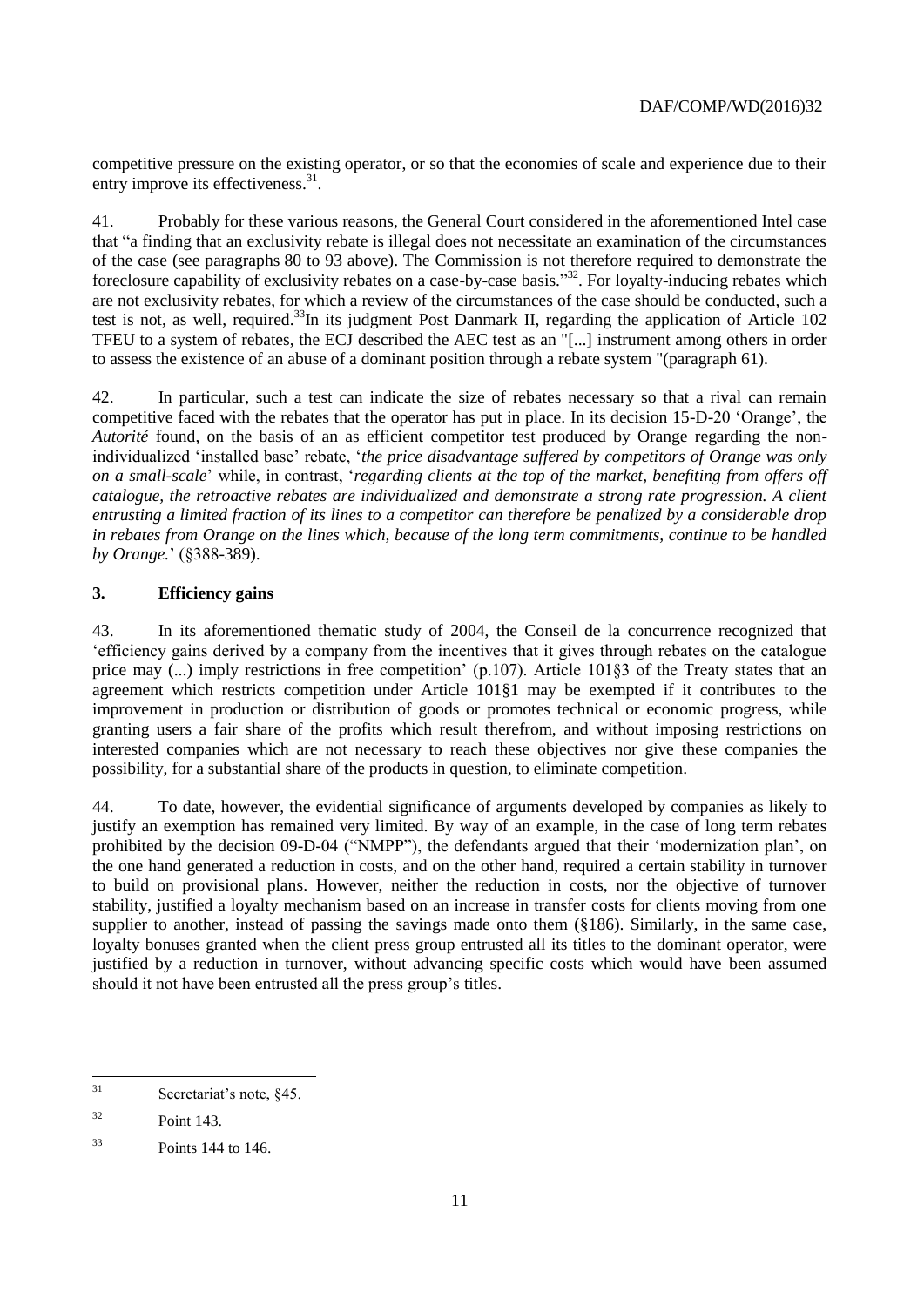45. Likewise, in the 'Discount Coupons' case (decision 02-D-33 of 10th June 2002)<sup>34</sup>, the group in question particularly justified the exclusive dealing by the reduction in the costs of processing the discount coupons: '*splitting coupons from the same supplier between two coupon banks brings about an additional cost in administration because of the necessity of double invoicing; that the processing of coupons by several management centres would leave the consolidation of information incomplete; that the sales points would be obliged to sort the vouchers in order to send them to different administrators and that, finally, the Sogec code is not a simple key but a real label and a secure financial guarantee for distributors*'. However, the *Conseil de la concurrence* found that the competitors were operating without exclusivity clauses and that the clients themselves wanted to have other service providers in spite of the technical difficulties put forward by the operator in question, in other respects easily overcome, as shown during the investigation of the case and the example of other European markets.

46. Finally, and similarly in its decision 04-D-65 of the 30th November 2004<sup>35</sup> ('La Poste'), the *Conseil* found that development rebates, which were dependent on the progression in turnover and not on the quantities or total amount of purchases, could not be justified by the contribution of additional volumes, gained due to these rebates, in the reduction of costs. Indeed, with these rebates, a client bringing a minimal but progressive turnover to the dominant operator, could benefit from a development rebate superior to that which has been awarded to a client with a higher, but stable, turnover.

## **Conclusion**

47. Identification of anticompetitive rebates relies primarily on the characteristics of the examined rebates. Incremental rebates and those exclusively linked to quantities purchased are unlikely to generate loyalty-enhancing effects. Regarding those rebates likely to bring about such effects, one must first distinguish exclusivity rebates, presumed anti-competitive pursuant to case law insofar as they are implemented by a company in a dominant position and of which a share of sales is not contestable by competitors, either because of the strong, dominant position of the company, or because of objective elements (significance of reputation, constraints on capacity, etc.). Regarding rebates linked to the duration of purchasing commitments and other categories of loyalty rebates, the analysis of their effects relies on a multiplicity of relevant parameters, either relating to the market characteristics (importance of the considered company's market power, maturity and fluidity of the market, severability of demand), or the characteristics of the chosen rebate (base, level, coverage, individualization and transparency of the rebates, objective pursued by the company involved). If the assumptions and data on which it is based are reliable, the as efficient competitor test, although not prescribed by case-law, can be a useful analytical tool, particularly for loyalty rebates that are not exclusivity rebates and to assess the scale of the pricing efforts to be made by the dominant operator's competitor. Finally, although they have little use of this possibility to date, the companies can seek to establish the efficiency gains that could justify their use of fidelity rebates.

48. This multi-criteria analysis ensures that pro-competitive rebates will not be sanctioned, especially at the instigation of plaintiffs faced with an aggressive, but pro-competitive, pricing policy by a more powerful competitor. Moreover, this evaluation grid also allows for sanctioning rebate practices which would displace less effective competitors but whose presence would be likely to, immediately or in the future, increase competition.

<sup>35</sup> [http://www.autoritedelaconcurrence.fr/user/standard.php?id\\_rub=133&id\\_article=357](http://www.autoritedelaconcurrence.fr/user/standard.php?id_rub=133&id_article=357)

 $34$ <sup>34</sup> http://www.autoritedelaconcurrence.fr/user/avisdec.php?numero=02-D-33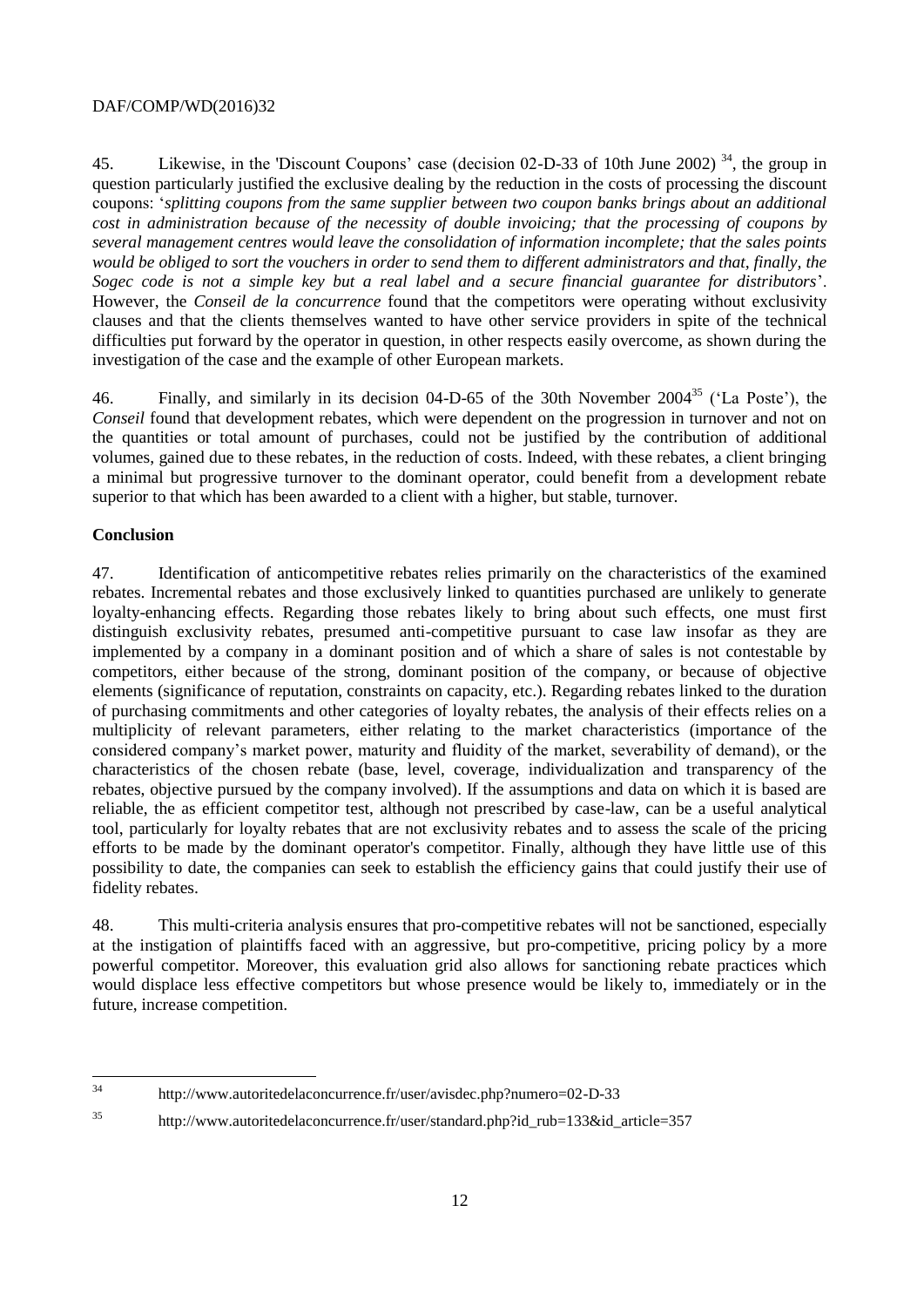#### **Decisions, judgments and other documents (in chronological order)**

- ECJ judgement C-85/76, Hoffmann-La Roche/Commission, of 13th February 1979.
- Decision 96-D-67 of 29th October 1996 relating to practices implemented by the Coca-Cola Beverages company.
- Decision 00-D-67 of 13th February 2001 on practices observed in the sector of the sale of television advertising slots.
- ECJ judgement of 29th March 2001 C-163/99 (Portuguese Republic vs. Commission).
- Decision 02-D-33 of 10th June 2002 on practices observed in the coupons processing industry.
- Decision 03-D-09 of 14th February 2003 on the submission of the Tuxedo company on practices observed in the press dissemination market in the public airport domain.
- Judgment of 17th December 2003, British Airways/Commission (T-219/99, Rec. p. II-5917, point 293).
- Decision 04-D-13 of 8th April 2004 relating to practices implemented by the Society of Roquefort Caves and Cheese Producers (*la société des Caves et des Producteurs réunis de Roquefort*) in the blue cheese sector.
- Decision 04-D-22 of 21st June 2004 relating to the submission to the Court of the French Association of Private Telecommunication Operators (*l'Association française des opérateurs privés en télécommunications - AFOPT*) and the Association of Telecommunication Service Operators (*l'Association des opérateurs de services de télécommunications - AOST*) concerning *France Télécom's* commercialization of the promotional tariff 'Primaliste long distance.'
- Decision 04-D-65 of 30th November 2004 relating to practices implemented by La Poste as part of its commercial contract.
- Decision 04-D-67 of 1st December 2004 relating to practices implemented in the sector of the distribution of mobile phones and mobile subscriptions
- 'Discounts, rebates and commissions' ('*Rabais, remises et ristournes'*) Thematic Review of the 2004 Annual Report of the *Conseil de la concurrence*.
- Opinion 07-A-17 of 20th December 2007 relating to an application for an opinion by the Regulatory Authority for Electronic Communications and Posts (*ARCEP*) on the mechanisms of La Poste's trade discounts.
- Decision 09-D-04 of 27th January 2009 relating to the submission of the Messageries Lyonnaises de Presse against practices implemented by the Nouvelles Messageries de la Presse Parisienne in the press distribution sector